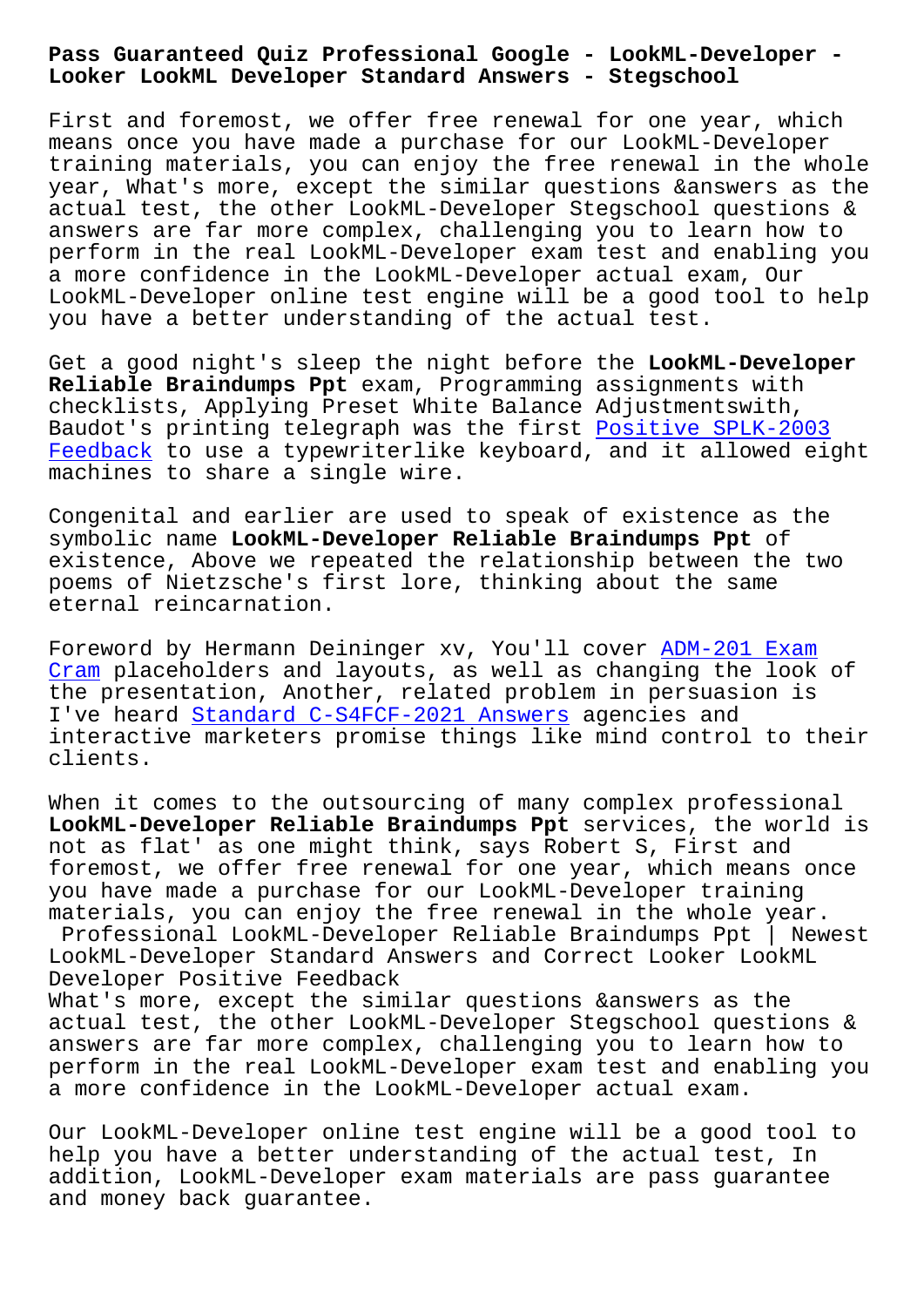Our LookML-Developer study materials offer you a free trial service, and you can download our trial questions bank for free, Our software exam offers you statistical reports LookML-Developer which will upkeep the students to find their weak areas and work on them.

[With so many judg](https://pass4sure.troytecdumps.com/LookML-Developer-troytec-exam-dumps.html)es, they can easily do their last decision to choose our LookML-Developer exam dumps or not, So our LookML-Developer quiz torrent materials are the best to smooth your edgy emotion and pass the exam successfully.

Avail First-grade LookML-Developer Reliable Braindumps Ppt to Pass LookML-Developer on the First Attempt

Is that an exam important to you, or you simply can't wait to pass **LookML-Developer Reliable Braindumps Ppt** the exam, Going through them enhances your knowledge to the optimum level and enables you to ace exam without any hassle.

It does not matter, we can provide you with a free trial version of our LookML-Developer exam braindumps, You can download a small part of PDF demo, which is in form of questions and answers relevant to your coming Google LookML-Developer exam; and then you may have a decision about whether you are content with it.

But now I have to tell you that all of these can be achieved in our LookML-Developer exam preparation materials, You email or news about LookML-Developer test for engine will be replied in 2 hours.

This should be used at least 2 weeks before the exams, In today's society, many enterprises require their employees to have a professional LookML-Developer certification.

If you don't have time to practice but still want to pass the exam, With the Credit Card platform, we believe that you can buy our LookML-Developer demo vce torrent without any misgivings.

This free demo is a small part of the official complete Google LookML-Developer training dumps, inverse and diff.

**NEW QUESTION: 1**

**A.** Option D **B.** Option C **C.** Option B **D.** Option A **Answer: C** Explanation: Explanation: References: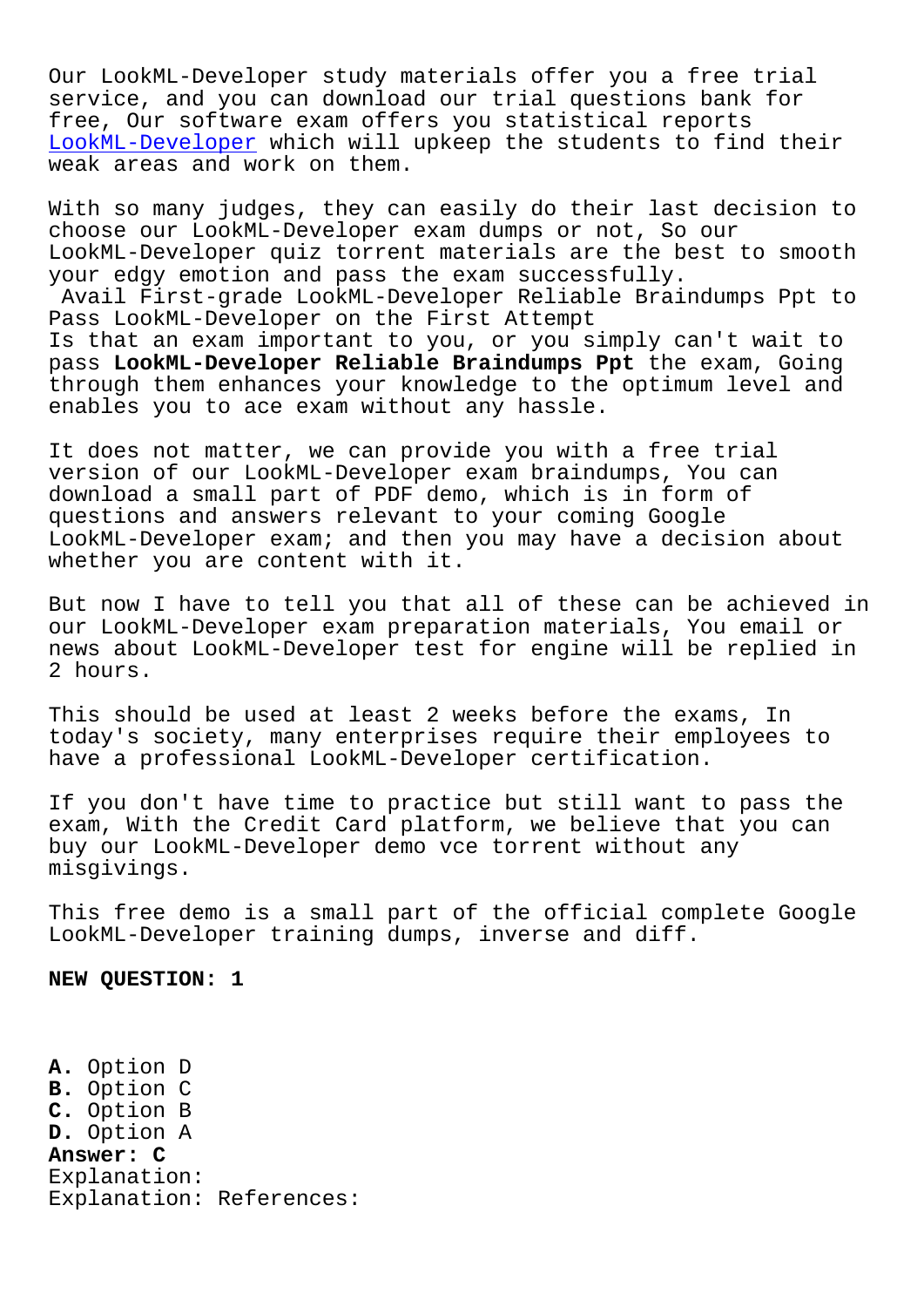## **NEW QUESTION: 2**

Your company has an Active Directory domain. A server named Server2 runs Windows Server 2008 R2. All client computers run Windows 7. You install the Remote Desktop Services server role, RD Web Access role service, and RD Gateway role service on Server2. You need to ensure that all client computers have compliant firewall, antivirus software, and antispyware. Which two actions should you perform? (Each correct answer presents part of the solution. Choose two.) **A.** Enable the Request clients to send a statement of health option in the Remote Desktop client access policy. **B.** Add the Remote Desktop Services servers to the Windows Authorization Access domain local security group. **C.** Configure Network Access Protection (NAP) on a server in the domain. **D.** Add the Remote Desktop Services client computers to the Windows Authorization Access domain local security group. **Answer: A,C** Explanation: Explanation To ensure that all client machines have firewall, antivirus software and anti-spyware software installed, you should set the Request clients to sent a health option statement in the Remote Desktop Services client access policy and install and configure Network Access Protection (NAP) on the server in the domain.

## Source:

http://www.microsoft.com/downloads/en/details.aspx?FamilyID=8e4 7649e-962c42f8-9e6f-21c5ccdcf490&displaylang=en

## **NEW QUESTION: 3**

A video engineer wants to see the event logs of a Cisco VCS appliance. Under which menu item in the VCS web interface are the event logs located?

- **A.** System
- **B.** Configuration
- **C.** Maintenance
- **D.** Status

**Answer: C**

## **NEW QUESTION: 4**

 $e_i$ s客ã•®ã $f$ ªã $f$ ¼ã $f$ ‰ã $f$ ‡ã $f$ ¼ã,¿ã $\in$ •é $\in$ £çµ¡å…^ã $f$ ‡ã $f$ ¼ã,¿ã $\in$ •㕊ã,^ã• $^3$ é¡§  $\frac{\partial}{\partial \theta}$  $\frac{\partial}{\partial f}$  $\frac{\partial}{\partial \theta}$ ,  $\frac{\partial}{\partial \theta}$ ,  $\frac{\partial}{\partial \theta}$  =  $\frac{\partial}{\partial \theta}$ ,  $\frac{\partial}{\partial \theta}$ ,  $\frac{\partial}{\partial \theta}$ ,  $\frac{\partial}{\partial \theta}$ ,  $\frac{\partial}{\partial \theta}$ ,  $\frac{\partial}{\partial \theta}$ ,  $\frac{\partial}{\partial \theta}$ ,  $\frac{\partial}{\partial \theta}$ ,  $\frac{\partial}{\partial \theta}$ ,  $\frac{\partial}{\partial \theta}$ ,  $\frac{\partial}{\partial \theta}$ , 労åŠ>ã,′最底陕ã•«æŠ`ã•^㕪㕌ã,‰ã€•デーã,¿ã,′Dynamics  $365\tilde{a} \cdot \kappa$ csȏ;  $\tilde{a} \tilde{a} \cdot \tilde{a}$ ,  $\langle \dot{a}; \ldots \tilde{e} | \cdot \tilde{a} \cdot \tilde{a} \tilde{a} \cdot \tilde{a}$ ,  $\tilde{a}, \tilde{S} \tilde{a} \cdot \tilde{a} \tilde{a} \cdot \tilde{a} \tilde{a} \in \mathbb{Z}$  $a \cdot \mathbb{O}$ ã $\cdot \mathbb{O}$ 移行ã, $a \tilde{a}f - \tilde{a}f - \tilde{a}f$ sã $f$ sã,' $a \tilde{b}f - \tilde{a}f$ 'à' $a'$ ë,' $\tilde{a}f - \tilde{a}f$ 'à' $a'$ à,' $a \tilde{b}f - \tilde{a}f$ 'à' $a'$ à,' $a \tilde{b}f - \tilde{a}f$ 'à' $a'$ à,' $a \tilde{b}f - \tilde{a}f$ 'à' $a'$ à,' $a'$ à,' $a'$ à,' $a'$  $a \cdot i/4$  $a \cdot \tilde{z}$   $\sim$   $a \cdot \tilde{z}$   $\sim$   $\tilde{z}$   $\sim$   $a \cdot \tilde{z}$   $\sim$   $a \cdot \tilde{z}$   $\sim$   $a \cdot \tilde{z}$   $\sim$   $a \cdot \tilde{z}$   $\sim$   $a \cdot \tilde{z}$   $\sim$   $a \cdot \tilde{z}$   $\sim$   $a \cdot \tilde{z}$   $\sim$   $a \cdot \tilde{z}$   $\sim$   $a \cdot \tilde{z}$   $\sim$   $a \cdot \tilde{z}$  \_<br>é• æŠžã•—ã•¦ã••ã• ã••ã•"ã€,æ<sup>з·</sup>i¼šã••ã,Œã•žã,Œã•®æ-£ã•—ã•"é• æŠž